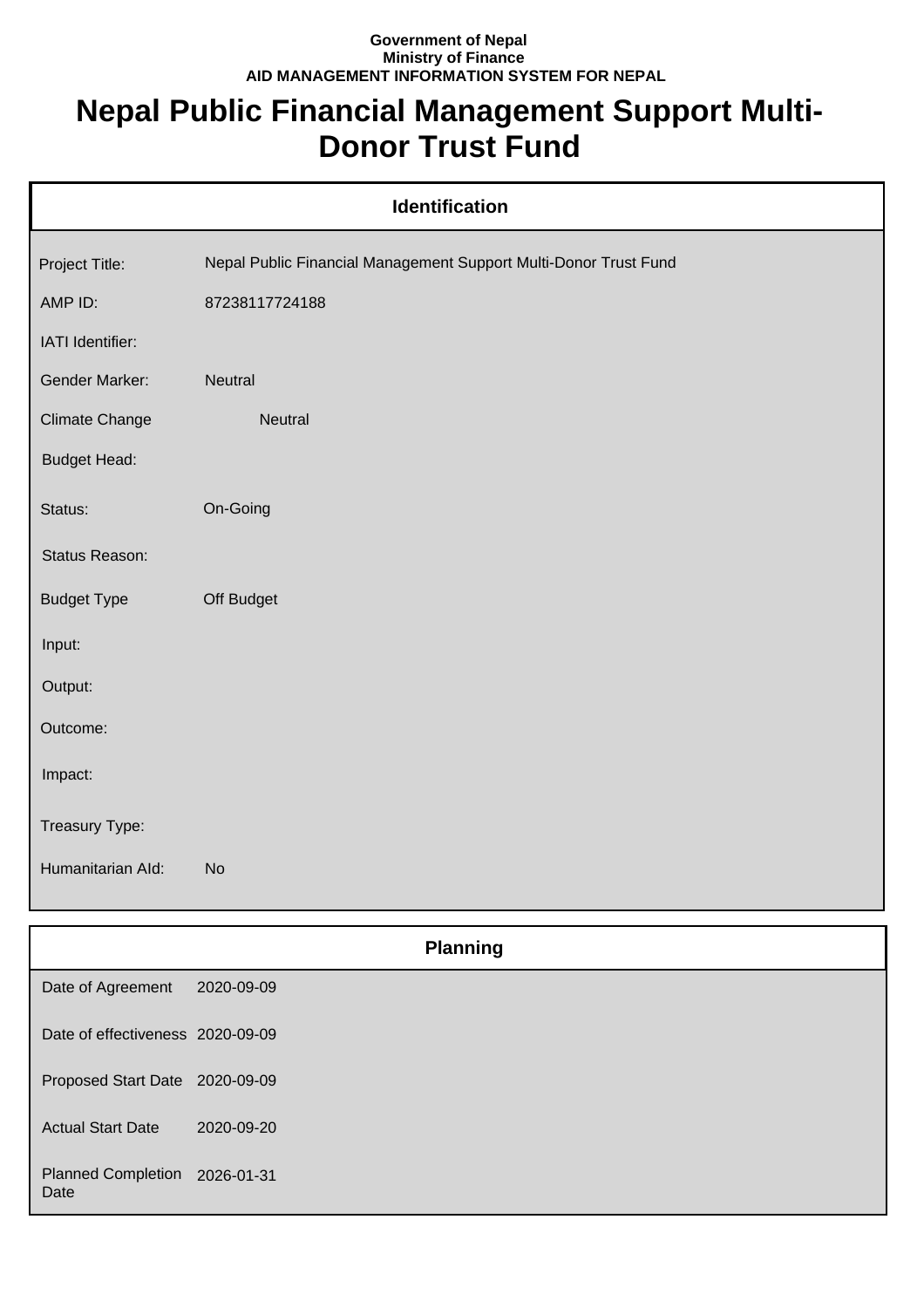| <b>Location</b> |            |
|-----------------|------------|
| Location        | Percentage |
| <b>NEPAL</b>    | 100.0%     |

| <b>Sector</b>                                 |            |
|-----------------------------------------------|------------|
| Sector                                        | Percentage |
| Nepal Sector Classification ECONOMIC REFORM 0 | 100.0%     |

| <b>Implementing/Executing Agency</b>         |        |  |
|----------------------------------------------|--------|--|
| <b>Implementing Agency</b>                   |        |  |
| World Bank Trust Funds                       | 100.0% |  |
| <b>Executing Agency</b>                      |        |  |
| World Bank Trust Funds                       | 100.0% |  |
| <b>Responsible Organization</b>              |        |  |
| Ministry of Finance                          | 100.0% |  |
| Donor                                        |        |  |
| Swiss Agency for Development and Cooperation | 0.0%   |  |

| <b>Funding</b>                                      |                       |                       |                               |            |                     |
|-----------------------------------------------------|-----------------------|-----------------------|-------------------------------|------------|---------------------|
| Transaction<br>Date                                 | Type of<br>Assistance | Mode of<br>Payment    | Post Earthquake<br>Assistance | Commitment | <b>Disbursement</b> |
| <b>Swiss Agency for Development and Cooperation</b> |                       |                       |                               |            |                     |
| <b>Actual</b>                                       |                       |                       |                               |            |                     |
| 9/9/2020                                            | <b>Grant Aid</b>      | <b>Direct Payment</b> | No                            | 3,025,655  | 0                   |
| <b>UNDISBURSED BALANCE</b>                          |                       |                       | 3,025,655                     |            |                     |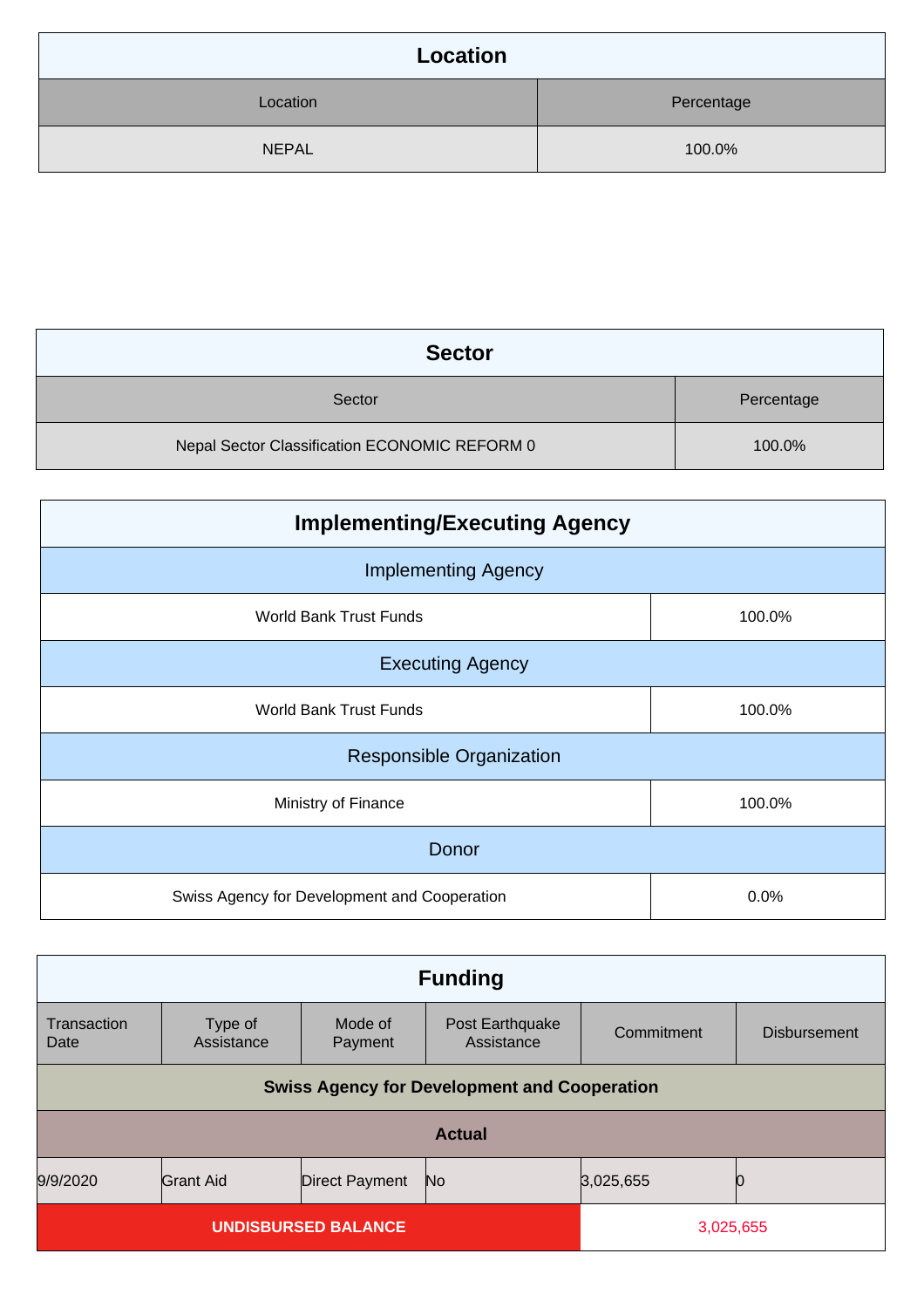| Transaction<br>Date                                  | Type of<br>Assistance | Mode of<br>Payment | Post Earthquake<br>Assistance | Commitment | <b>Disbursement</b> |
|------------------------------------------------------|-----------------------|--------------------|-------------------------------|------------|---------------------|
| 11/25/2020                                           | Grant Aid             | Direct Payment     | No.                           |            | 1,008,552           |
| Total                                                |                       |                    | 3,025,655                     | 1,008,551  |                     |
| Total (Swiss Agency for Development and Cooperation) |                       |                    | 3,025,655                     | 1,008,551  |                     |
| <b>UNDISBURSED BALANCE</b>                           |                       |                    | 2,017,104                     |            |                     |

| <b>Progress Achieved</b>       |
|--------------------------------|
| Progress Achieved:             |
| Key Problems:                  |
| Steps Taken to Solve Problems: |

|                                   | <b>Funding Information</b> |
|-----------------------------------|----------------------------|
| <b>Total Actual Commitment</b>    | 3,025,655                  |
| <b>Total Planned Commitment</b>   | $\mathbf 0$                |
| <b>Total Actual Disbursement</b>  | 1,008,552                  |
| <b>Total Planned Disbursement</b> | $\mathbf{0}$               |
|                                   |                            |